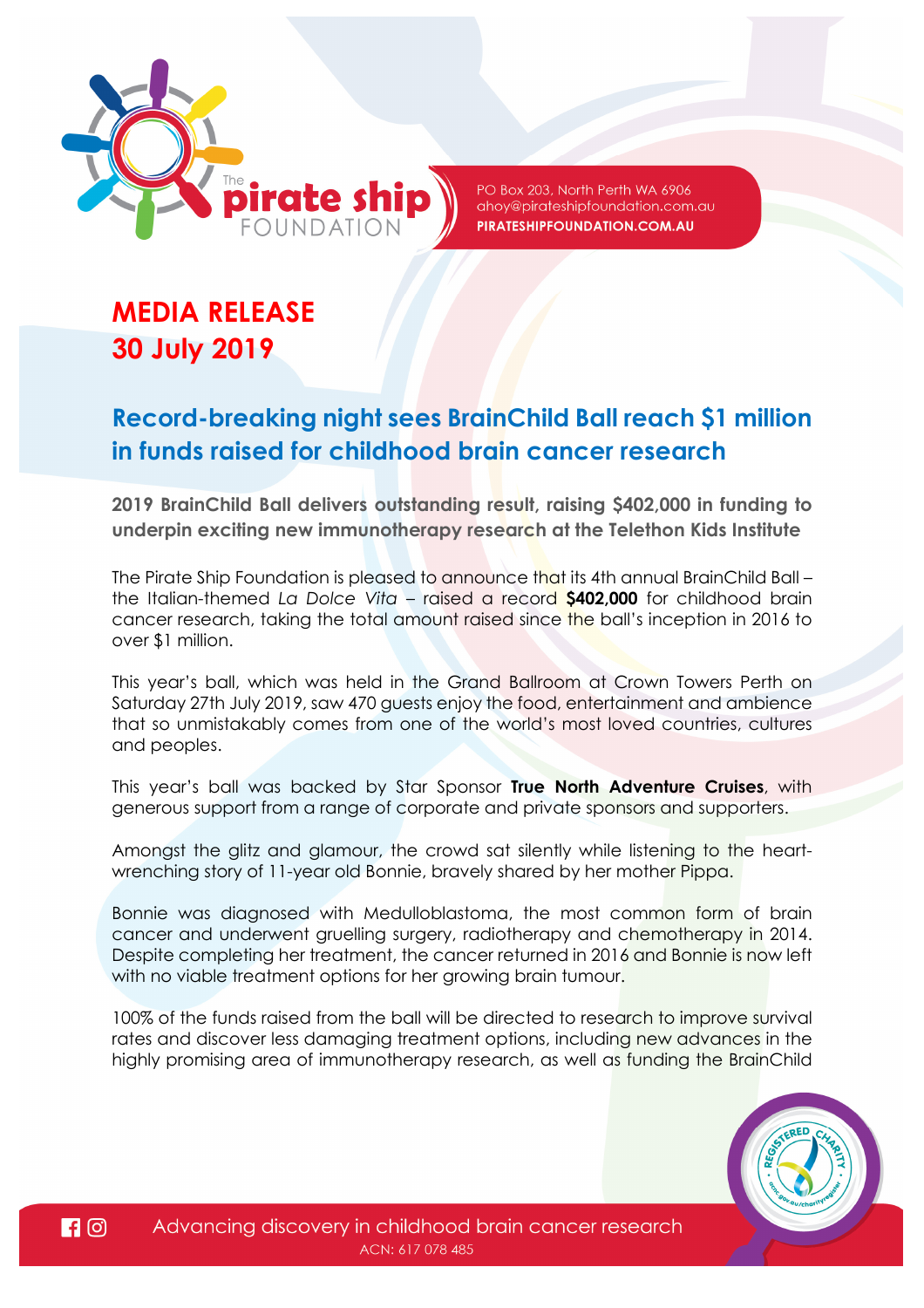Fellowship, held by Dr Raelene Endersby, Co-Head of the Brain Tumour Research Program (BTRP) at Telethon Kids Institute.

Childhood brain cancer kills more Australian children than any other disease, with over 200 children diagnosed each year. Survival rates have significantly lagged other cancers, especially adult cancers, where research funding has been prioritised.

Treatment options remain extremely harsh and damaging to kids' still-developing brains and bodies, with the result that even survivors are left with severe and life-long impacts from surgery, radiotherapy and chemotherapy.

The Pirate Ship Foundation is dedicated to raising funds to support medical research to discover improved, less damaging, treatment options for children with brain cancer.

The BrainChild Ball founder Mrs Victoria Fitzgerald, herself a mother of a brain cancer survivor, said: *"We are overwhelmed by the support that The BrainChild Ball has*  received over the last four years from our community and corporate supporters. *Childhood brain cancer has emerged as a key research challenge and we are so pleased to be able to support world-class researchers here in Perth providing much needed hope to families like Bonnie's."* 

#### **About The Pirate Ship Foundation**

The Pirate Ship Foundation's fundraising is based on a range of innovative community based fund-raising events and activities. It supports research including the Brain Tumour Research Program at Telethon Kids Institute, helping to fund world-leading research teams led by Professor Terry Johns, Associate Professor Nick Gottardo and Dr Raelene Endersby.

The Brain Tumour Research Laboratory, which is co-headed by Clinical Associate Professor Gottardo and Dr Endersby, is a collaborative research team focused on improving treatments and outcomes for children with childhood brain cancer. The team is the largest of its kind in Australia, and includes dedicated research scientists, clinical oncologists and neurosurgeons.

The Pirate Ship Foundation brings together an extensive range of bold and innovative fund-raising efforts, supporters and community under one banner.

The Pirate Ship Foundation is aiming to build on the outstanding work and achievements of its past activities in holding a series of events and initiatives such as The Adventurers programs, primary school-based Pirate Day in May, Walk the Plank! and The BrainChild Ball.

**-Ends-**